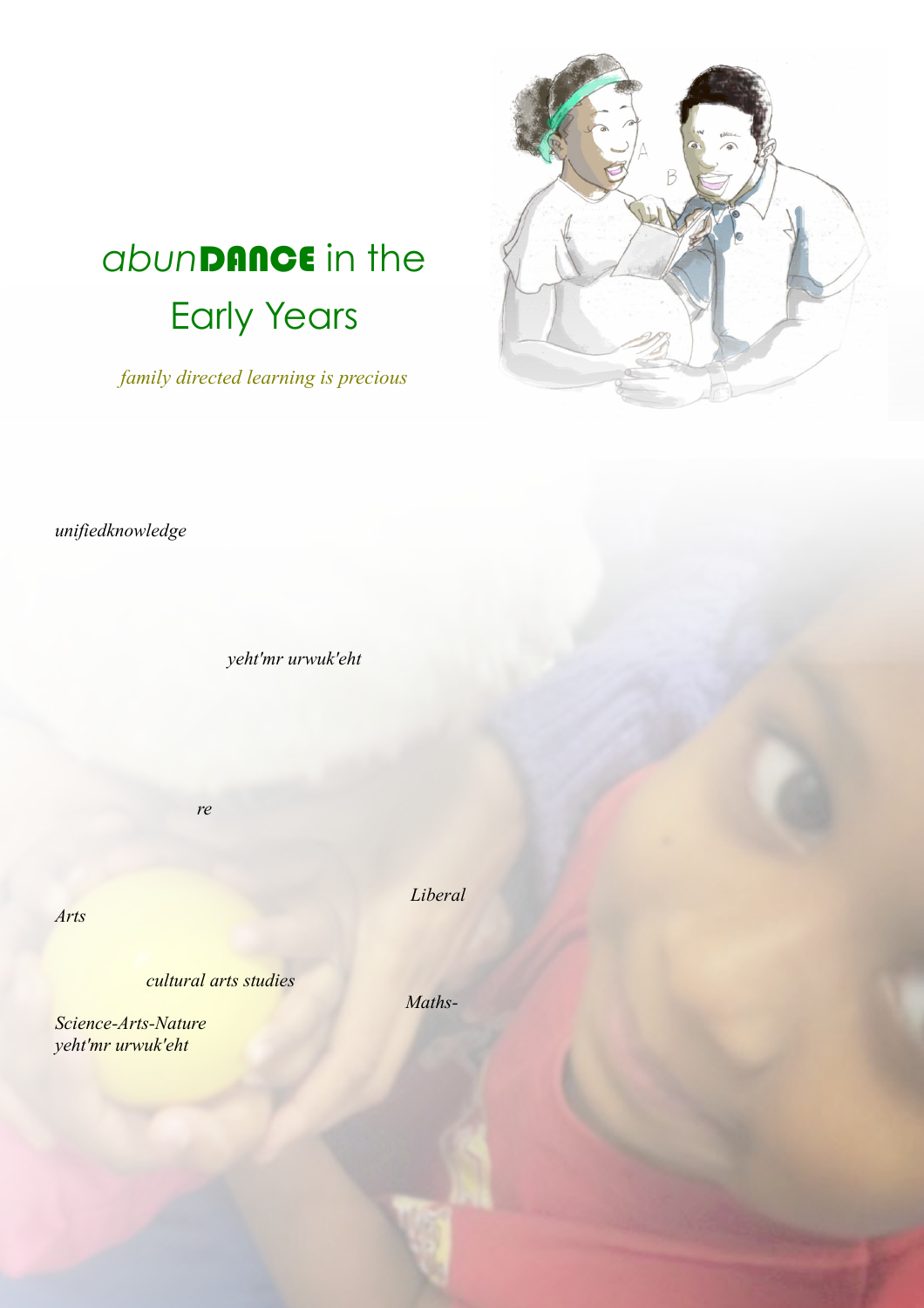## **nrolment**

nrolment for this special small group tuition is done in rolling terms of week cycles three months The format is similar to a stay and play or playgroup programme with greater emphasis on cultural intelligence and the state of the art science unity of unifiedknowledge

# **Venues**

bundance entre roject rixton oughborough ark nside the rixton ondon SW  $\overline{u}$ 

# Time

Tuesdays ridays am to pm

## ee

 $x$  R introductory sessions now £ per weeks term per parent child lexible arrangements for larger families

# rerequisite

There are no prerequisites to joiin this course arents are however invited to attend our school s rolling induction course

#### **Educating with unifiedknowledge: Foundation Course One**

Visit our website for more info on this course unifiedknowledge org